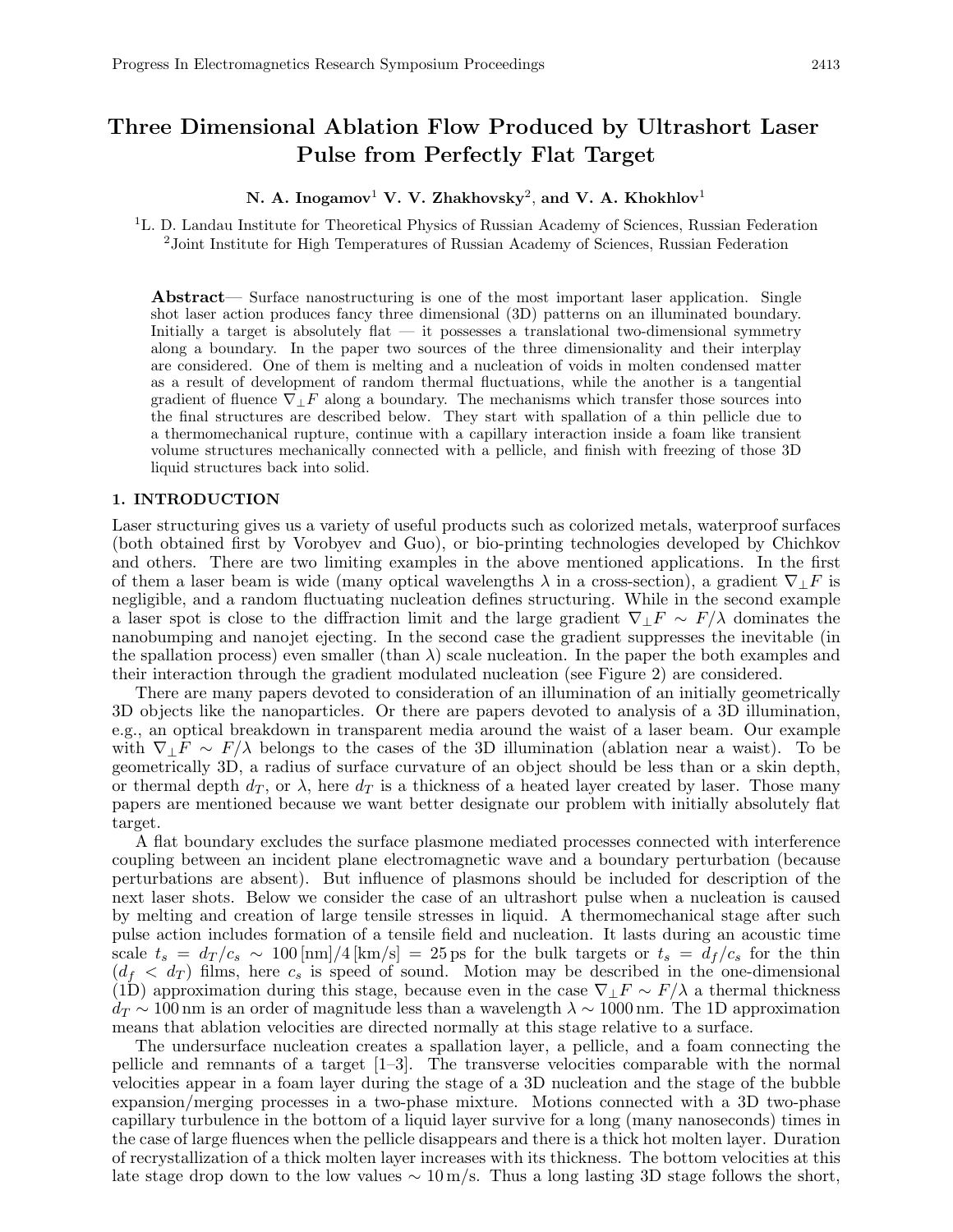fast (10–100 ps) thermomechanical 1D expansion. Similar situation with conversion from 1D to 3D and conversion from the fast motions to the capillary decelerated slow motions takes place in the case of a small heated spot  $\nabla_{\perp} F \sim F/\lambda$  in the regimes when a frozen nanobump is created [4, 5]. This large difference in the time scales allows to simplify problem of nanobump formation, see Section 3.

#### 2. LARGE SPOT AND WEAK MODULATION OF NUCLEATION ACROSS A SPOT

Bulk targets were considered before [1–3]. Here we present new results concerning a gold films on a fused silica substrate. In the simulations a real acoustic impedance of silica is used. For gold a EAM (embedded atom method) potential [6] is employed for molecular dynamics (MD) simulations. MD simulations was supported by the 1D two-temperature hydrodynamics (2T-HD) simulations. A laser pulse has duration 100 fs. We neglect a weak heat conduction of a silica substrate. Thickness of a film is 100 nm. Thickness of a heated layer in a bulk gold is  $d_T \approx 140$  nm [7]. Therefore dynamics of our films and the threshold values significantly differ from the case of a thick target.

Simulations describe formation of a cupola and a cavity under the external surface of the cupola (this is the boundary with vacuum) as a result of a thermomechanical expansion of gold after action of a laser beam. The full scale MD simulation with, e.g., 50 microns diameter of a heated spot is outside of the today computer resources, because a corresponding circle of a 100 nm thick film contains  $10^{10}$  atoms. Therefore we have used two approaches. In the first of them we run the 1D MD simulations for a series of absorbed fluences  $F_{abs}$  like this was done in papers [1, 2] but for the bulk targets. Results are shown in Figure 1. In the particular simulation box the fluence has been distributed homogeneously along the horizontal lines (one-dimensionality inside the box). But on the horizontal axis of fluences  $F_{abs}$  in Figure 1 the boxes are arranged in accordance with their particular value of  $F_{abs}$ . Hence we can follow the instant positions of the cupola and cavity boundaries together with the gold/glass contact as functions of the value of local absorbed fluence  $F_{abs}$ .



Figure 1: Formation and evolution of a cupola and an internal cavity shown in the approach with a series of the six 1D MD runs. One of those runs is not shown as a particular box, because two runs are too close to each other. Two yellow points inside the second box from the left side correspond to those two runs. It is important to follow the shapes of the four boundaries: a vacuum boundary, an upper boundary of a cavity, a bottom boundary of a cavity, and a contact boundary between gold (green) and glass (red). Molten gold is shown by less dark green. Dark green corresponds to solid. The six yellow points follows instant positions of a vacuum boundary and a contact for the particular values of the relative absorbed fluence plotted at the horizontal axis. The relative fluence is  $F_{abs}/F_a$ , where  $F_a$  is an ablation threshold. The six runs cover a range 0.78–1.63 of the relative fluences. There are  $x, y, z$  axes in the box. The x and y axes correspond to the vertical (normal to target) and horizontal directions. The z axis is perpendicular to the plane of figure. The y-size of the box is  $65.4 \text{ nm}$ , while the z-size is  $16.3 \text{ nm}$ . The horizontal three lines mark the initial boundaries and the middle of the gold film. We see that the flow is appreciably asymmetric relative to the middle line, because the glass resists to an expansion of gold, while the vacuum side does not.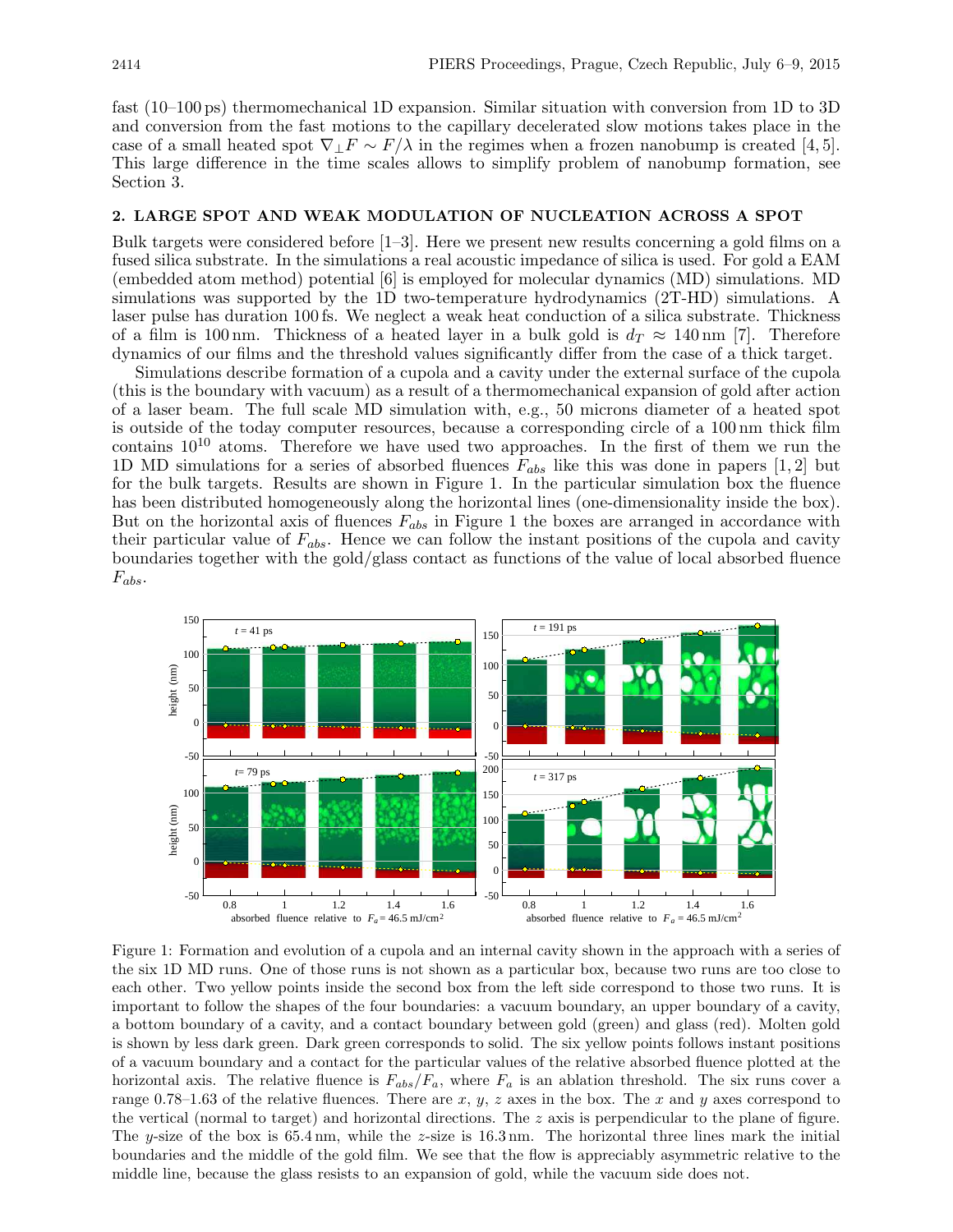

Figure 2: Formation and evolution of a cupola and an internal cavity in the approach with the inhomogeneous illumination  $F_{abs}/F_a = 1.4 \exp(-y^2/600 \text{ [nm]}^2)$ . At the threshold we have  $y = 600\sqrt{\ln 1.4} = 348 \text{ nm}$ . Interesting, we see that the early nucleation disk is significantly wider in the horizontal direction. This corresponds to the difference between the nucleation and spallation thresholds. The  $x, y, z$  axes are defined in previous figure. The y-size of the box is  $1000 \text{ nm}$ , while the z-size is  $8.2 \text{ nm}$ .

In the second approach the fluence inside the simulation box has been distributed inhomogeneously  $F_{abs}/F_a = 1.4 \exp(-y^2/R_L^2)$  along the horizontal lines, here  $F_a$  is an ablation threshold relative to an absorbed fluence,  $R_L$  is a radius of a laser spot. The Gaussian function describes well the experimental illumination conditions. Evolution of ablation flow in the second approach is shown in Figure 2. Simulation in Figure 2 corresponds to the value  $R_L = 0.6$  um. The simulation box in Figure 2 is very wide (1000 nm) for the typical today computer run. Initial thickness of a gold film in Figures 1 and 2 is 100 nm. The glass substrate in Figures 1 and 2 is thick enough to exclude influence of the wave reflected from the bottom boundary of the substrate.

#### 3. SMALL SPOT. FORMATION OF NANOBUMP AND NANOJET

It is very important to develop a true physical picture for the processes taking place during formation of the nanobump under action of the laser beam tightly focused onto thin film, because it is the basis of the LIFT/LIBT technologies (Laser Induced Forward, Backward, Transfer) [4, 5, 8–16]. Those technologies allow precisely manipulate with the nanodroplets made from material of the film. The nanodroplets separate from the jet grown in the apex of the cupola, see Figure 3.

Papers [4, 5] describe how the jet is grown. Dynamic interaction of the laser heated film with substrate repulse the film from substrate. Local velocity  $v$  of the film separated from substrate is proportional to the local value of absorbed fluence  $v[F_{abs}(y, z)]$ . Therefore a fluence distribution defines the shape of the curved surface of the separated thin film. Very different shapes may be produced varying the distributions. Here we consider a Gaussian distribution. It has a maximum in the center. Thus the cupola like (or dome like) shapes appear, see Figure 3.

Inertial mass of matter forming the cupola shell flies away from the substrate. Therefore height of the cupola increases (cupola inflates). Capillary forces decelerate the shell, then the cupola height achieves its maximum and begins to decrease back to substrate [4, 5]. Significant mass concentrates in the axial region due to focusing action of the convex cupola and deceleration. The ratio of surface tension stress per mass is low in the axial region. Therefore capillary force can decelerate the shell but not the axial mass. Thus the axial mass keeps part of its momentum and the axial jet begin to grow, see Figure 3. This physical picture has been developed in papers [4, 5]. The new development presented here corresponds to freezing. Figure 3 shows how the liquid is cooled and how it recrystallizes during its flight.

Paper [17] argue that there are different regimes of motion of the film/substrate system. Transitions between them mainly depend on absorbed fluence  $F_{abs}$ , cohesion strength  $p_{coh}$  between metal and glass at the contact, and on relative thickness  $d_f/d_T$  of a film. There are three regimes divided by two thresholds  $0 < F_{contact} < F_{film}$  in the case of a weak contact cohesion. Film oscillates and remains on the substrate in the regime of weak illumination  $F < F_{context}$ . The film separates as whole from substrate in the case of moderate fluences  $F_{contact} < F < F_{film}$ . The evolution shown in Figure 3 corresponds namely to this case. In the high fluence regime  $F_{film} < F$  a film breaks inside a film. The part of the film adjoining to the contact remains at the contact. The threshold corre-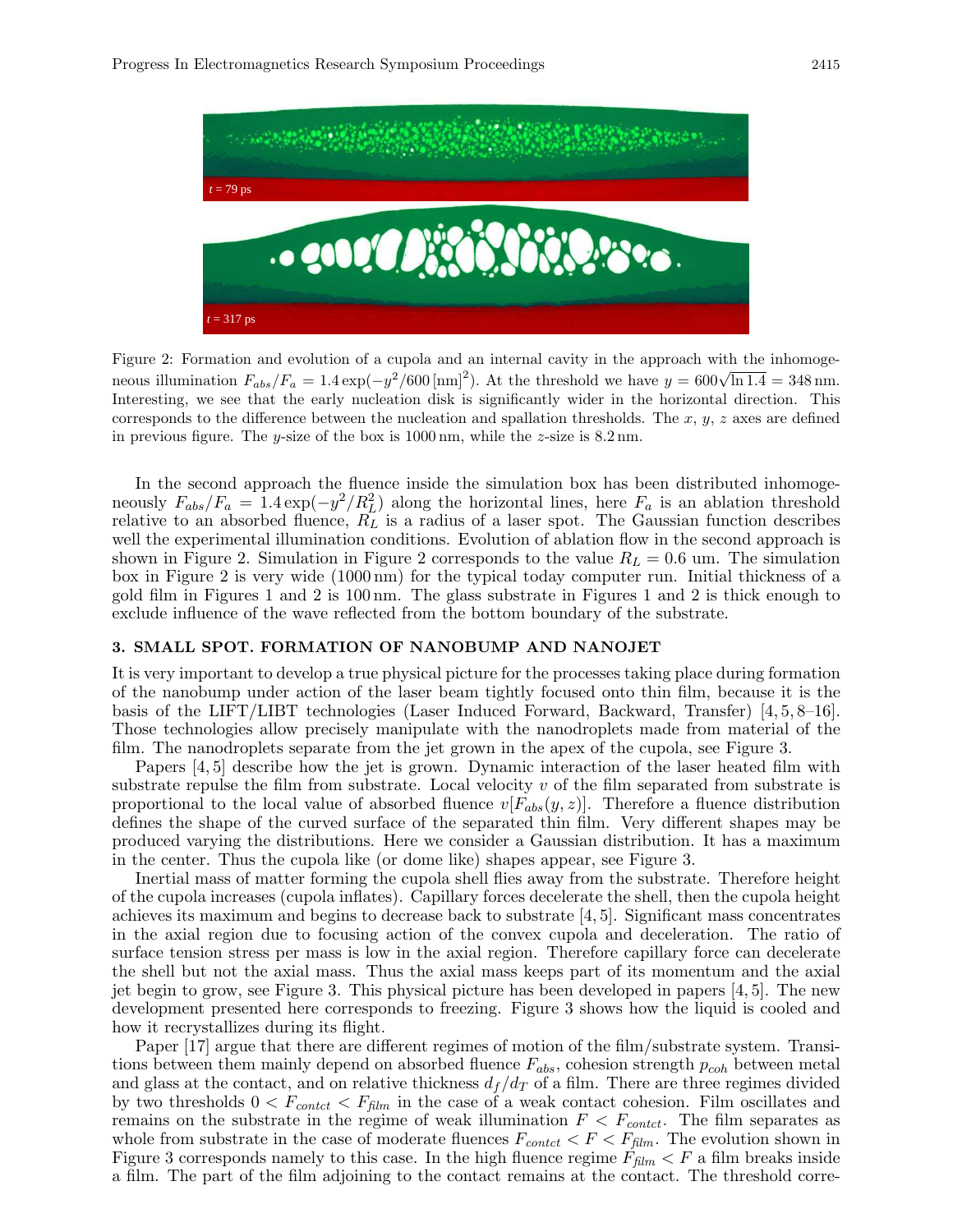

Figure 3: Formation and evolution of the cupola and the internal cavity after separation of the gold film from the silica substrate is shown. Cooling of gold along the film is very significant. Namely this process leads to freezing of liquid gold. Solid is green, liquid is red. The solidified shell is "woven" from a multitude of nanocrystallites. They are transiently deformed during oscillations of the solidifying shell. The liquid is significantly overcooled. Therefore the solidification proceeds not only with crystallization front, but also in the volume of liquid and at the free surface. The side of the computational square shown in the left column is 140 nm. The series of the frames explains how the nanobump with the jet above is formed.

sponding to separation of a film as whole from substrate disappears in the case of strong cohesion. Cohesion of gold to silica is weak, but it becomes much stronger if there is a chromium layer at the contact. Evolution of a film strongly attached to the glass is shown in Figures 1 and 2.

### 4. CONCLUSION

Above the spallation and 3D foaming in the case when thickness of a film  $d_f$  is smaller than a heated depth  $d_T$  is considered. Previously foaming in case of a bulk target has been studied [1, 2]. Here we have analyzed how the limited thickness  $d_f$  and presence of a substrate influence foaming. We have to emphasize that if the non-conducting substrate works as a thermal wall strongly enlarging time needed for solidification, then the foaming itself will not leads to formation of surface nanostructures after a single shot, because a surface tension will have time to smooth out the roughness created by the foaming together with the decay of foam. Thus cooling properties of the substrate is essential for the thermomechanical surface structuring of metal films (e.g., change glass to crystallin silicon). This is said for the case of large illuminated spot.

In Section 3 the logical picture of physical phenomena leading to formation of the nanobump with jet is presented. Effect of solidification in flight is described.